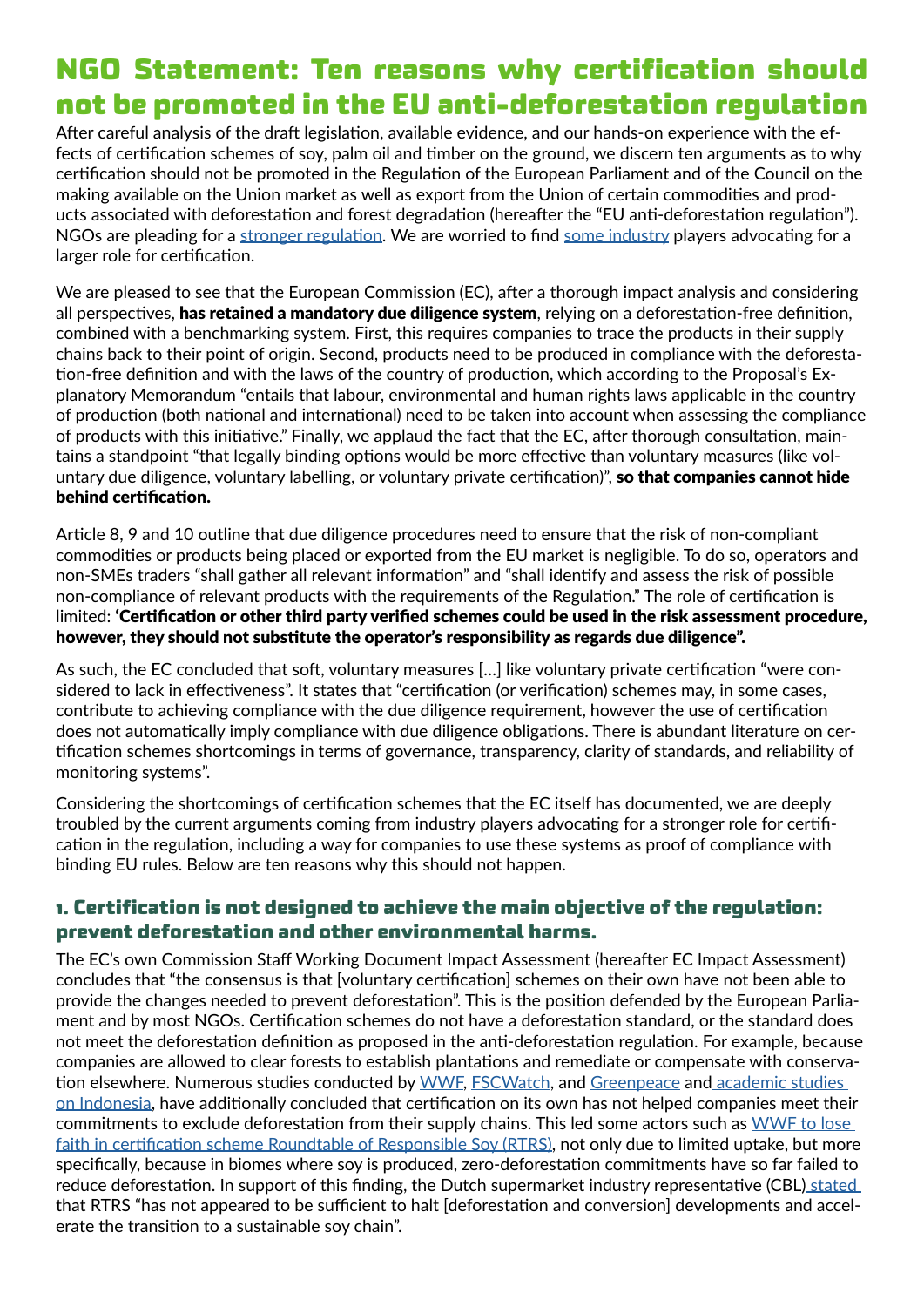# **2. Certification does not provide the information needed to comply with the EU regulation: it does not create transparency of the supply chain or provide information on the geographical origin**

As indicated in Article 8 of the Proposal, "because deforestation is linked to land-use change, monitoring requires a precise link between the commodity or product placed on or exported from the EU market and the plot of land where it was grown or raised." Most certification schemes, however, require only a minimal level of traceability and transparency. As indicated in the [EC's Study On Certification And Verification Schemes](https://op.europa.eu/en/publication-detail/-/publication/afa5e0df-fb19-11eb-b520-01aa75ed71a1/language-en)  [In The Forest Sector,](https://op.europa.eu/en/publication-detail/-/publication/afa5e0df-fb19-11eb-b520-01aa75ed71a1/language-en) schemes make use of Chain of Custody (CoC) models, but very few apply a traceability system, making it difficult to track the claims of certification, from the forest to the end buyer. One of the most common CoC models used is Mass Balance. This model allows uncertified and untraceable supplies to be physically mixed with certified supplies and end up in EU supply chains. For the most part, certification schemes do not include the systematic ability to verify transactions of volumes, species, and qualities between entities, thus leaving the systems vulnerable to manipulation and fraud.

## **3. Certification does not provide guarantees for the legality of the product**

Certification schemes do not have the authority to confirm or enforce compliance with national laws precisely because they are voluntary. Article 3 in the proposed anti-deforestation regulation states that products are prohibited on the European market if they are not "produced in accordance with the relevant legislation of the country of production". However, the Roundtable on Sustainable Palm Oil (RSPO), for example, has explicitly [stated](https://www.theguardian.com/environment/2021/oct/21/indonesia-palm-oil-sites-forests-greenpeace) its standards are voluntary and "do not extend to enforcing or confirming the legal standing of a company's use of land (which is a mandate only held by the national authority)". Certified wood linked to [illegal logging operations in Russia](https://www.earthsight.org.uk/news/investigations/ikea-house-of-horrors) is reaching European supply chains.

# **4. Certification does not identify or prevent harms (audit teams lack time and expertise)**

According to the EC "labour, environmental and human rights laws will need to be taken into account when assessing compliance" and identifying harms. However, multiple reports by [Friends of the Earth Netherlands,](https://en.milieudefensie.nl/news/palm-oil-certification-not-out-of-the-woods.pdf) the [Environmental Investigation Agency](https://eia-international.org/wp-content/uploads/EIA-Who-Watches-the-Watchmen-FINAL.pdf), and [ECCHR](https://www.ecchr.eu/fileadmin/Publikationen/ECCHR_BfdW_MISEREOR_AUDITS_PP_June2021.pdf), reveal that auditing firms responsible for checking compliance are fundamentally failing to identify and mitigate unsustainable practices within certification schemes due to lack of time and lack of expertise. Proper audits on social and human rights issues require extensive consultation to gain full community perspectives on land use, conflicts, or environmental harm. Certification Body (CB) procedures do not allow for this (due to financial resources). RSPO's own analysis [reads](file:///C:/Users/Communicatie/Downloads/RSPO%20Gap%20Analysis%20report%20-%20English.pdf) that "the credibility of the RSPO certification scheme has been consistently undermined by documentation of poor practice, and concerns of the extent to which the Assurance System is being implemented". Oppressed and stretched NGO groups and communities in the global South spend time and resources on these consultation processes. [They face backlash for speaking out](https://www.farmlandgrab.org/post/view/30922-sierra-leone-arbitrary-harassment-and-criminalization-of-land-activists-in-malen-chiefdom-peacefully-objecting-to-the-rspo-certification-of-socfin) during consultations without any guarantee that their input is included in the certification assessment. The EU should not become complicit in exploitation of rightsholders and stakeholders in their monitoring role.

# **5. Certification bodies and their auditors are not independent from the company they certify.**

The lack of independent audits, considered to be key in ensuring the robustness of certification, was highlighted in the EC Impact Assessment as a key weakness of private certification schemes. If clients (businesses) hire, supervise, and pay audit firms, they are exposed to a structural risk of conflict of interest, which may lead to a lower level of control. Previous studies by [Friends of the Earth,](https://en.milieudefensie.nl/news/palm-oil-certification-not-out-of-the-woods.pdf) [IUCN,](https://www.iucn.nl/app/uploads/2021/03/iucn_nl_2021_review_rspo_assurance_systems.pdf) [RAN,](https://www.ran.org/press-releases/palm_oil_innovation_group_poig_pushes_for_stronger_labour_rights_assessments_and_auditing_procedures_at_rspo_annual_meeting/) and [Environmental](https://eia-international.org/wp-content/uploads/EIA-Who-Watches-the-Watchmen-FINAL.pdf)  [Investigation Agency](https://eia-international.org/wp-content/uploads/EIA-Who-Watches-the-Watchmen-FINAL.pdf) have shown that, for example in the palm oil industry, when auditors and certification companies are directly hired by an audited company, independence is inhibited and the risk of violations increases. Also, auditor dependence on company services such as transport and accommodation is problematic. The EC adds to this that these systems are sensitive to fraud given that certified companies may easily mislead their auditors even if the audit is conducted with the greatest care and according to all procedures. "For example, a company may be selling products containing a volume of "certified" timber material [that ex](https://eur-lex.europa.eu/legal-content/EN/TXT/HTML/?uri=CELEX:52021SC0326&from=EN)[ceeds the volume of certified raw material that they are buying."](https://eur-lex.europa.eu/legal-content/EN/TXT/HTML/?uri=CELEX:52021SC0326&from=EN)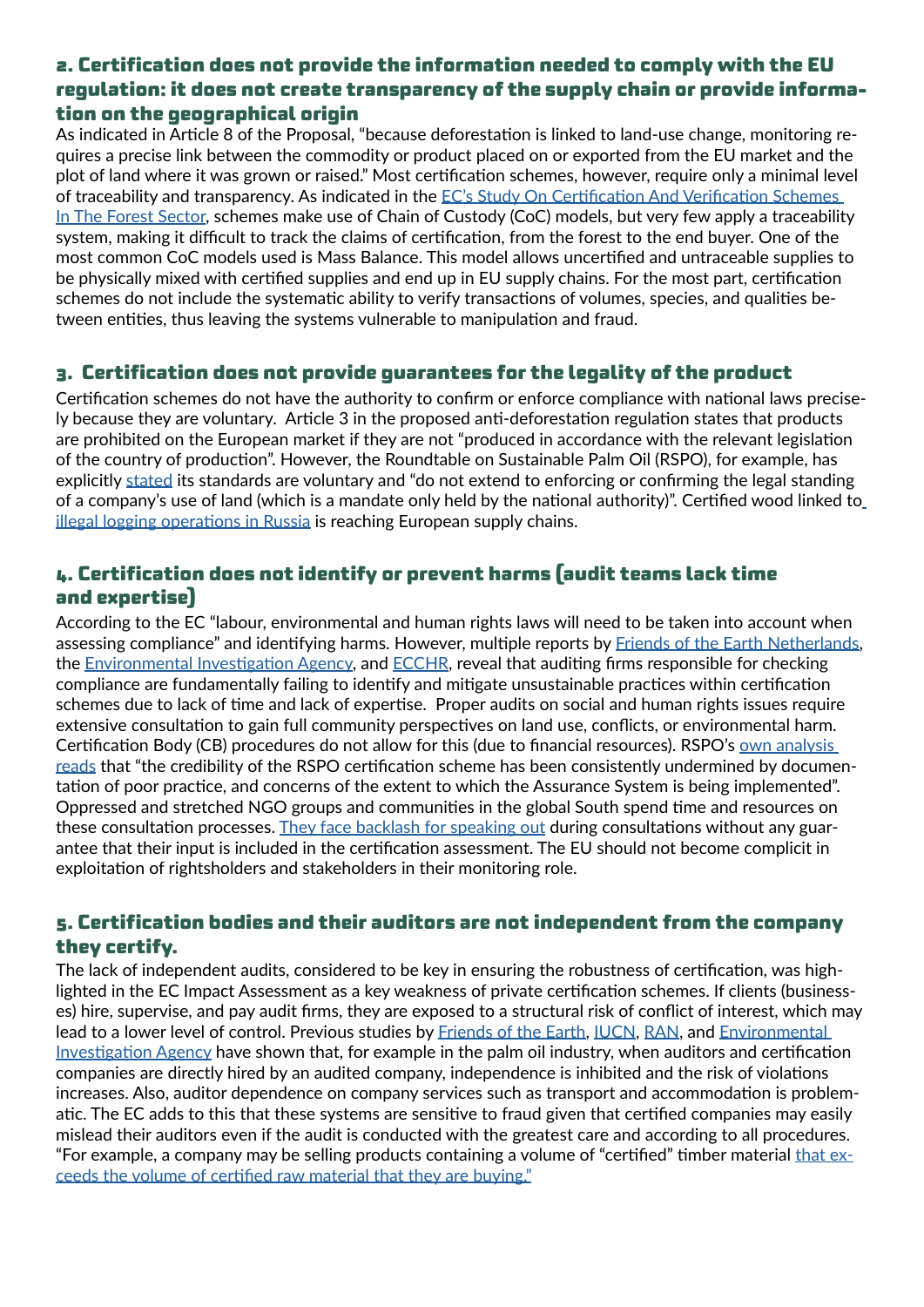# **6. Prevention of environmental and social harm cannot be outsourced, particularly because certification bodies are not liable for harms in the plantations they certify.**

The EU anti-deforestation regulation requires that operators shall exercise due diligence prior to placing relevant commodities on the Union market. Private certification may, in some cases, facilitate compliance with this requirement. However, as [reiterated by German human rights law firm ECCHR](https://www.ecchr.eu/fileadmin/Publikationen/ECCHR_BfdW_MISEREOR_AUDITS_PP_June2021.pdf) the control of compliance is outsourced to private certification bodies, in an unregulated audit and certification market, where CBs are not liable for potential harm. This leads to inability to distinguish unreliable audits from reliable ones and to competition without rules, setting in motion a 'race to the bottom'. Certification initiatives have increasingly received complaints for lack of proper due diligence. For instance, the UK OECD National Contact Point has recently found that [Bonsucro breached the Guidelines in relation to due diligence](https://www.gov.uk/government/publications/idi-ec-and-licadho-complaint-to-uk-ncp-about-bonsucro-ltd/final-statement-idi-ec-and-licadho-complaint-to-uk-ncp-about-bonsucro-ltd) and leverage when reaccepting MPG-T as a member, and [the Netherlands NCP handled a complaint](https://www.oesorichtlijnen.nl/meldingen/documenten/publicatie/2022/04/07/foe-ing-eindverklaring) about ING's due diligence policies and practices regarding palm oil. The OECD guidelines confirm that certification is not a proxy for due diligence, as well as various [governments](https://www.tweedekamer.nl/kamerstukken/detail?id=2021D48485&did=2021D48485). As echoed by the EC Impact Assessment, "maintaining operators' responsibility for correctly implementing due diligence obligations when they use certification, aims at ensuring that authorities remain empowered to monitor and sanction incompliant behaviour, as the reliability of those [certification] systems has repeatedly been challenged by evidence on the ground."

# **7. Certification cannot guarantee Free, Prior and Informed Consent or prevent land grabbing of indigenous land.**

[Indigenous Peoples and local communities have a recognised role in preserving the lands they own](https://www.un.org/esa/socdev/unpfii/documents/DRIPS_en.pdf) and [manage,](https://www.fao.org/plant-treaty/en/) but insecure land tenure is a major driver of deforestation and forest degradation. Certification bodies commit to investigating whether lands are subject to customary rights of indigenous peoples and whether land transfers have been developed with Free Prior and Informed Consent (FPIC). However, assessing whether land user rights and consultation rights were respected needs to consider the historical context, a multi-actor perspective and deep understanding of local conflicts. Considering the apparent low level of knowledge of auditors on human rights and legal issues, assessing prior land use and conflicts is an impossible task for a team of international auditors with limited time. In Malaysia communities are often not consulted before the issuance of the logging licences. [MTCS certified concessions encroach on indigenous territo](https://foe-malaysia.org/articles/encroachment-on-orang-asli-customary-land-in-malaysia-causes-solutions/)[ries](https://foe-malaysia.org/articles/encroachment-on-orang-asli-customary-land-in-malaysia-causes-solutions/) while the judiciary recognised indigenous customary land rights are a form of property rights protected by the Federal Constitution. Additionally, certification schemes failed on numerous occasions to address complaints by communities whose land was taken by palm oil companies, including the case of [oil palm giant](https://www.oecdwatch.org/complaint/tuk-indonesia-vs-roundtable-on-sustainable-palm-oil-rspo/)  [Sime Darby in Indonesia](https://www.oecdwatch.org/complaint/tuk-indonesia-vs-roundtable-on-sustainable-palm-oil-rspo/) and [Socfin in Cameroon, Ivory Coast, Nigeria, and Sierra Leone](https://en.milieudefensie.nl/news/palm-oil-certification-not-out-of-the-woods.pdf). Certification will not lead to redress or resolution of problems linked to EU operators.

# **8. Certification provides opportunities for greenwashing and increases vested interests in and corporate power over natural resources.**

[Critics have argued](https://www.greenpeace.org/static/planet4-international-stateless/2021/04/b1e486be-greenpeace-international-report-destruction-certified_finaloptimised.pdf) that improving the image of forest and ecosystem risk commodities stimulates demand. Certification risks enabling destructive businesses to continue operating as usual and expand their practices, thereby increasing the harm. "If certification on its own is unable to guarantee that commodity production is entirely free of deforestation or human rights abuses, there is little to suggest that using certification as a tool for proving compliance with legal requirements could solve the issues in supply chains and fulfil the legislation's objectives. In this context, recognising a particular certification scheme as a proof of compliance removes any incentive to improve the scheme or to replace it with a more reliable alternative, effectively contributing to the institutionalisation of greenwashing." For example, [a number of recent logging](https://e360.yale.edu/features/greenwashed-timber-how-sustainable-forest-certification-has-failed) industry [scandals](https://www.earthsight.org.uk/news/blog-fsc-hall-of-shame-the-ethical-wood-label-long-list-of-scandals) suggest that the Forest Stewardship Council label has at times served merely to "greenwash" or "launder" trafficking in illegal timber, compelling [NGOs to demand](https://www.earthsight.org.uk/news/blog-open-letter-fsc-no-longer-fit-for-purpose-and-must-urgently-reform) systemic change. The difference between certified and non-certified plantations in South East Asia [was not significant](https://validate.perfdrive.com/?ssa=2bb96161-b5d2-44f8-aa55-db546f9e82b1&ssb=14055296638&ssc=https%3A%2F%2Fiopscience.iop.org%2Farticle%2F10.1088%2F1748-9326%2Faac6f4&ssi=1eba6385-8427-4867-811a-e1430e9a7493&ssk=support@shieldsquare.com&ssm=21150021306718875109823577923761&ssn=f3763ff193c34e6c0477592b97097a8b9823c7c4be3a-8c64-4a39-aabc7a&sso=9677ca61-4be0c0ce5d77b688570bc7afc18e3a13d31bfa282a87cdca&ssp=22037171371654026858165404495989048&ssq=30998669145191900647991451587606063398783&ssr=ODMuOTYuMTgwLjEzMQ==&sst=Mozilla/5.0%20(Windows%20NT%2010.0;%20Win64;%20x64)%20AppleWebKit/537.36%20(KHTML,%20like%20Gecko)%20Chrome/101.0.4951.64%20Safari/537.36%20Edg/101.0.1210.53&ssv=&ssw=&ssx=W10=).